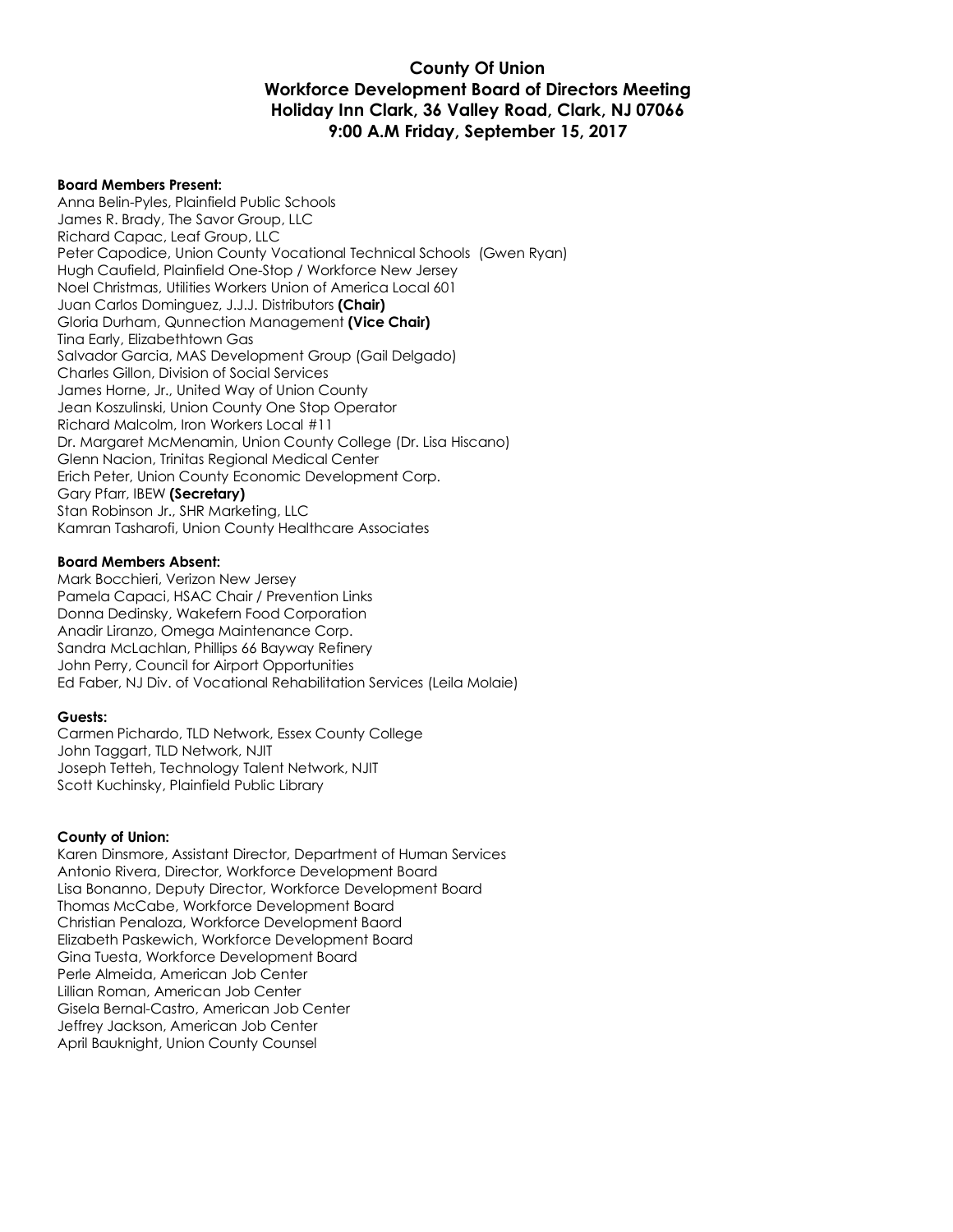## **County Of Union Workforce Development Board of Directors Meeting Holiday Inn Clark, 36 Valley Road, Clark, NJ 07066 9:00 A.M Friday, September 15, 2017**

# **I. CALL TO ORDER**

The meeting was called to order by Workforce Development Board (WDB) Chair, Mr. Juan Carlos Dominguez at 9:05 a.m.

## **II. OPEN PUBLIC MEETINGS ACT**

Ms. Elizabeth Paskewich read the Open Public Meetings Act Statement.

# **III. ROLL CALL**

Ms. Elizabeth Paskewich conducted the Roll Call.

# **IV. APPROVAL OF THE September 15, 2017 MEETING MINUTES**

 $\triangleright$  Motion was made by Glenn Nacion and seconded by Richard Capac to approve the minutes of September 15, 2017 meeting. Motion carried.

# **V. WDB DIRECTOR'S REPORT**

Antonio Rivera, Workforce Development Board Director, provided information on the utilization of TANF funding for Youth programs. The first two Resolutions of this meeting will stem from discussions with the Union County American Job Center, Union County Social Services and the Regional WDB team to further support the TANF youth population by providing increased scholastic and occupation training programs and opportunities. While this endeavor is still in the planning stages the Boards support is requested to continue this innovative initiative.

### **VI. RESOLUTION-ACTION REQUIRED:**

RESOLUTION OF THE UCWDB AUTHORIZING THE USE OF COMPETITIVE CONTRACTING PROCEDURES FOR THE PROCUREMENT OF WORK FIRST NEW JERSEY SERVICES TO SUPPORT SUMMER YOUTH EMPLOYMENT.

Ø Motion was made by Stan Robinson and seconded by Glenn Nacion to authorize the use of competitive contracting procedures for the procurement of WorkFirst New Jersey Services to Support Summer youth employment. Motion carried.

### **VII. RESOLUTION-ACTION REQUIRED:**

RESOLUTION OF THE UCWDB TO SUPPORT THE DEVELOPMENT OF A REGIONAL TANF PSAT/SAT SUMMER YOUTH EXTENDED YEAR PROGRAM

Ø Motion was made by Stan Robinson and seconded by Glenn Nacion to support the development of a Regional TANF PSAT/SAT Summer youth extended year program. Motion carried.

### **VIII. RESOLUTION-ACTION REQUIRED:**

RESOLUTION OF THE UCWDB AWARDING A CONTRACT FOR THE PROVISION OF IN-SCHOOL AND OUT-OF-SCHOOL YOUTH SERVICES.

Ø Motion was made by Gary Pfarr and seconded by Kamran Tasharofi to award a contract for the provision of In-School and Out-of-School Youth Services to the United Way of Greater Union County. Representatives from United Way of Greater Union County, Tina Early, and Plainfield Board of Education abstained. Motion carried.

Evaluation Reports were provided to all meeting attendees.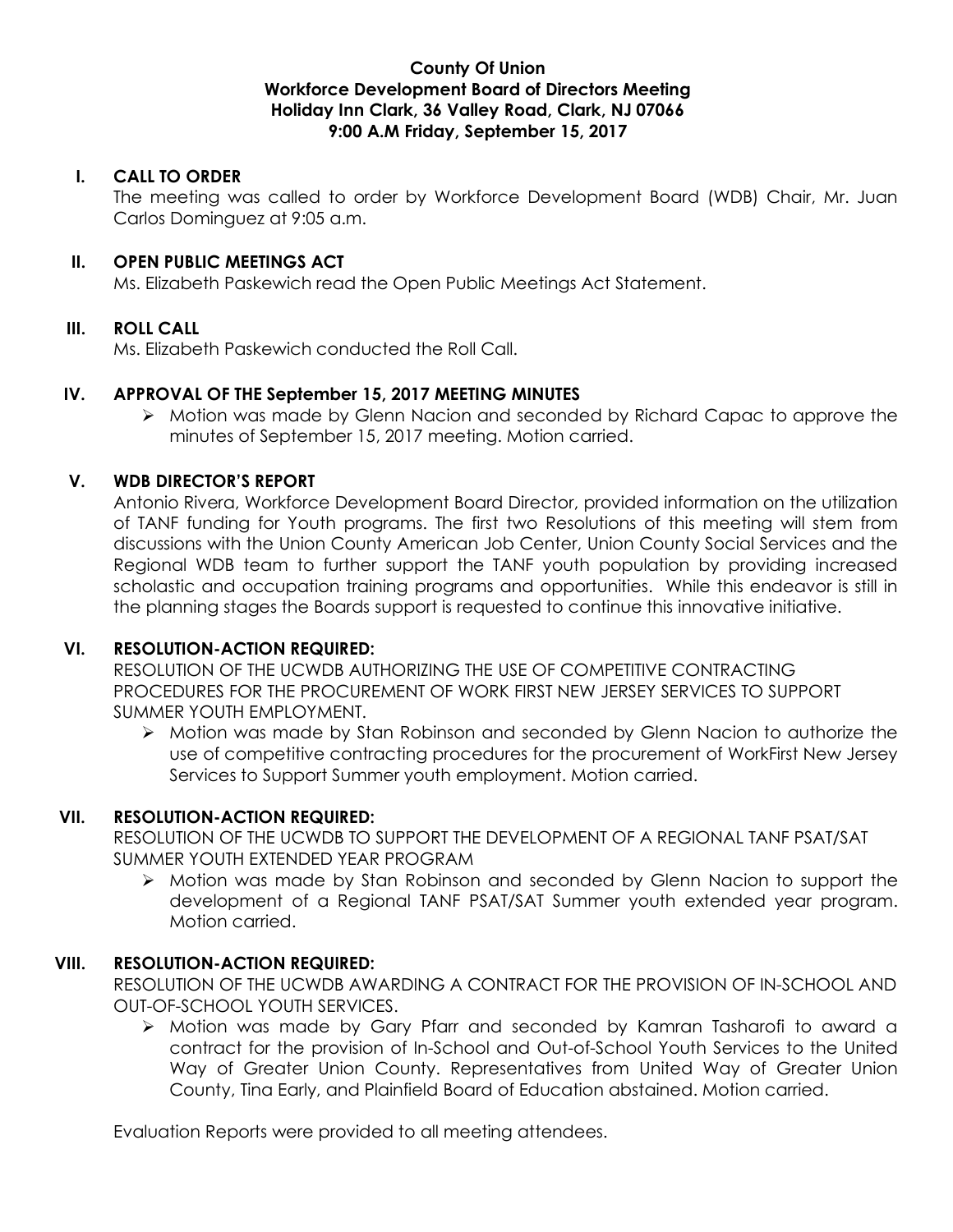# **IX. RESOLUTION-ACTION REQUIRED:**

RESOLUTION OF THE UCWDB AWARDING A CONTRACT FOR THE PROVISION OF WORK FIRST NEW JERSEY PROGRAMS

Ø Motion was made by Glenn Nacion and seconded by James Horne to approve the awarding of a contract to B&M Consultants, Inc, for WorkFirst New Jersey programs. Motion carried.

Evaluation Reports were provided to all meeting attendees.

## **X. ACTION REQUIRED- PY 2017 WORKFORCE DEVELOPMENT BOARD BUDGET:**

A MOTION TO APPROVE THE UPDATED PROGRAM YEAR 2017 WORKFORCE DEVELOPMENT BOARD BUDGET.

Thomas McCabe presented the updated Budget to the Board. Mr. McCabe provided budget spreadsheets to the Board to aide in budget facilitation and discussion.

Ø Motion was made by James Horne and seconded by Richard Capac to approve the Program Year 2017 Workforce Development Board Budget. Motion carried.

# **XI. SUB-RECIPIENT PROGRAM REPORTS**

# 1. **AMERICAN JOB CENTERS REPORT**

Jean Koszulinski, One Stop Manager, announced a leave of absence. Perle Almeida will be Acting One Stop Manager in the interim. Perle Almeida provided the American Job Center report.

Ms. Almeida provided the Board with an extensive report regarding the demographics of "PY16 Placed in Training" One Stop customer including municipality, Ethnicity/Race, Gender as well as current outcomes.

During Program Year '16 (June 1, 2016- June 30, 2017)

- 261 customers were placed in training
- 145 completed (additional pending)
- 103 credentials submitted
- 43 confirmed employment

Ms. Almeida also provided the Board with recent partner collaborations and current caseload numbers.

# 2. **WORKFORCE INNOVATION BUSINESS CENTER REPORT**

Dr. Lisa Hiscano provided the Workforce Innovation Business Center Report The current contract has been extended through December enabling Workplace training to continue.

- In Union County 335 Residents have been provided training, with approx. 51% coming from Elizabeth and Plainfield.
- Recent recruitment events include AirServ, Think Kitchen, Ralph Lauren, Council for Airport Opportunity. With the holiday season approaching the WIB Center will be hosting seasonal recruitment events.
- Soft Skills training at the Plainfield Public Library will start in October (Adult Literacy and Community Library Partnership Program).

# 3. **UNION COUNTY YOUTH CONSORTIUM REPORT**

James Horne provided an overview of the Union Way Youth Consortium named the WIOA Youth employment Pathway Program (YEPP). Mr. Horne outlined the Program Model as well as the integration of Education & Career Pathways, Guidance & Supportive Services, and Work Experiences to make up the comprehensive program.